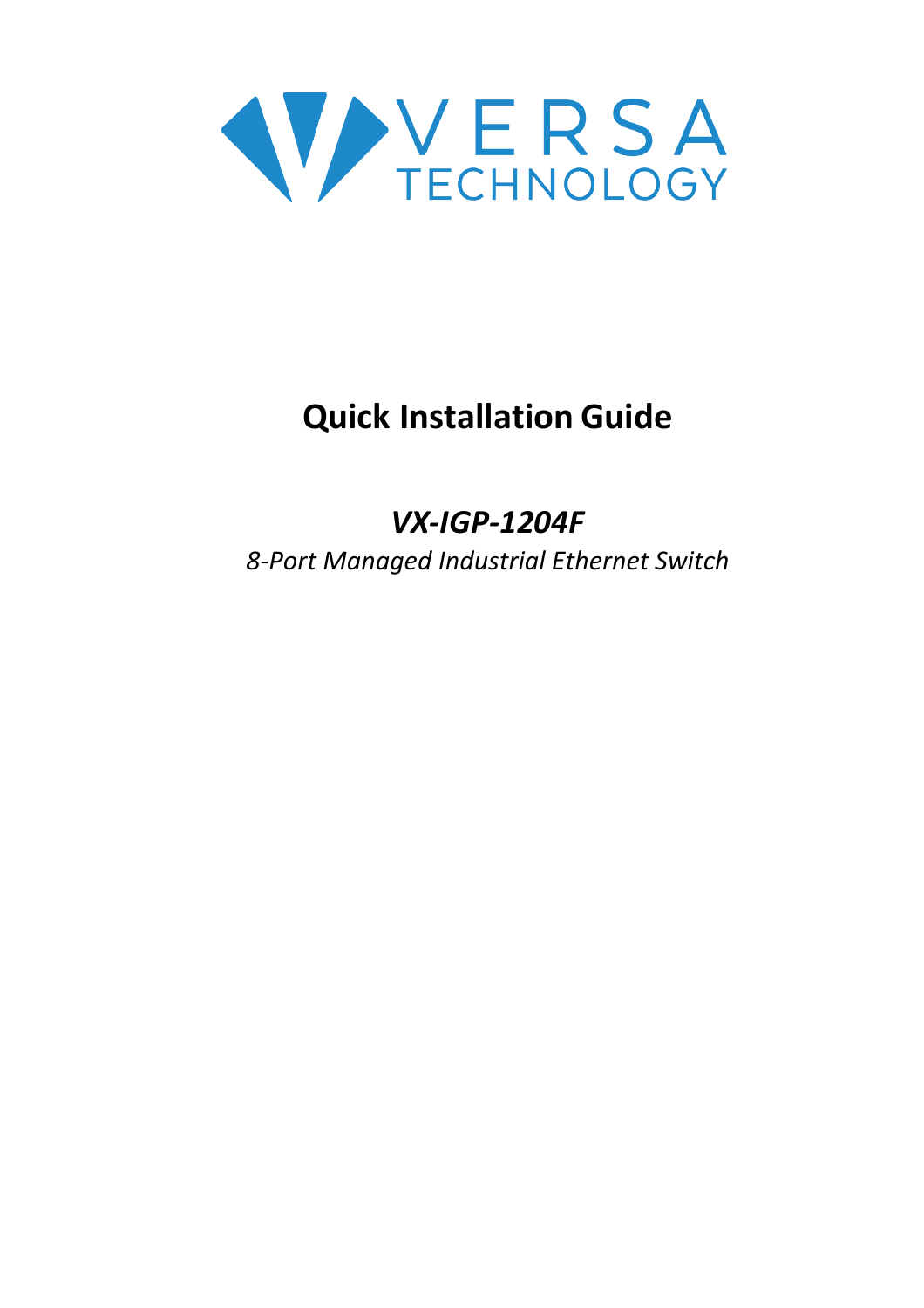#### **Overview**

The Managed Ethernet Switch solutions are designed for supporting standard industrial applications. Managed switches are easier to prioritize, partition, and organize a user's network, providing a more reliable and better quality services.

#### **Package Checklist**

Please verify the box contains the following items:

| <b>Item</b>                                      | <b>Quantity</b>         |
|--------------------------------------------------|-------------------------|
| Management Ethernet switch                       |                         |
| Wall-mount plates                                | 2                       |
| <b>DIN-Rail CLIP</b>                             |                         |
| M3 Screws (for the wall mount plates & DIN CLIP) | 4                       |
| DC power terminal block                          |                         |
| RJ45 Ethernet port Dust Cover                    | Some                    |
| <b>SFP Ethernet port Dust cover</b>              | Same as SFP port number |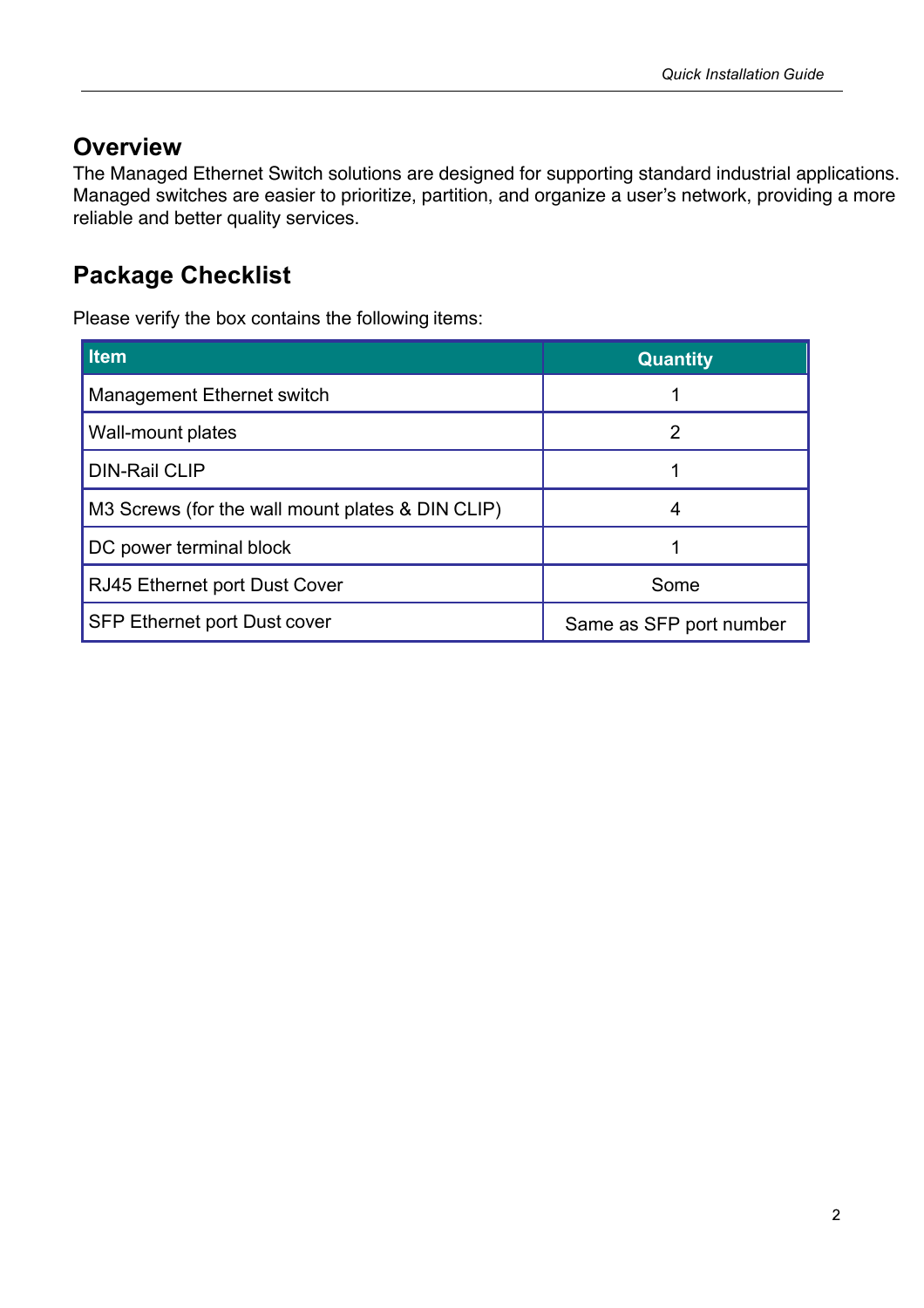### **Safety Instructions**

When a fiber connection is removed during installation, testing, servicing or an active fiber is broken, ocular exposure to optical energy may be potentially hazardous, depending on the laser output power.

The primary hazards of exposing laser radiation from an optical-fiber communication systems are:

- Damage to eyes from accidental exposure to a beam emitted by a laser source.
- Damage to eyes from viewing the connector that attaches to a broken fiber or an energized fiber.

#### **Technical Specifications**

| <b>Model</b>                         | <b>VX-IGP-1204F</b>                                 |  |  |  |
|--------------------------------------|-----------------------------------------------------|--|--|--|
| <b>Ethernet</b>                      |                                                     |  |  |  |
| <b>Copper RJ45 Ports</b>             | 10/100/1000 Mbps speed auto-negotiation             |  |  |  |
|                                      | <b>MDI/MDIX Auto-crossover</b>                      |  |  |  |
| <b>SFP (pluggable</b><br>Ports)      | 100/1000Base SFP slot                               |  |  |  |
| <b>Fiber port connector</b>          | LC typically for fiber (depends on module)          |  |  |  |
| <b>Power</b>                         |                                                     |  |  |  |
| <b>Power input</b>                   | Redundant Input Terminals; Reverse power protection |  |  |  |
| Input voltage range                  | 12-58 VDC (with POE: 46-58 VDC)                     |  |  |  |
| Maximum                              | Without PoE: 14 Watts                               |  |  |  |
| Power                                | With PoE: 265 Watts                                 |  |  |  |
| <b>Environmental and Compliances</b> |                                                     |  |  |  |
| <b>Operating</b><br>temperatur       | -40 to +75°C (cold startup at $-40^{\circ}$ C)      |  |  |  |
| <b>Storage temperature</b>           | -40 to $+85^{\circ}$ C                              |  |  |  |
| <b>Humidity</b>                      | 5 to 95% RH (non-condensing)                        |  |  |  |
| <b>Mechanical</b>                    |                                                     |  |  |  |
| Ingress protection                   | <b>IP30</b>                                         |  |  |  |
| <b>Dimension</b>                     | 154mm(H) x 128mm(D) x 77mm(W)                       |  |  |  |
| (without DIN rail clip)              |                                                     |  |  |  |
| Weight                               | 1410g                                               |  |  |  |
| Installation option                  | <b>DIN-Rail mounting</b><br>Wall mounting           |  |  |  |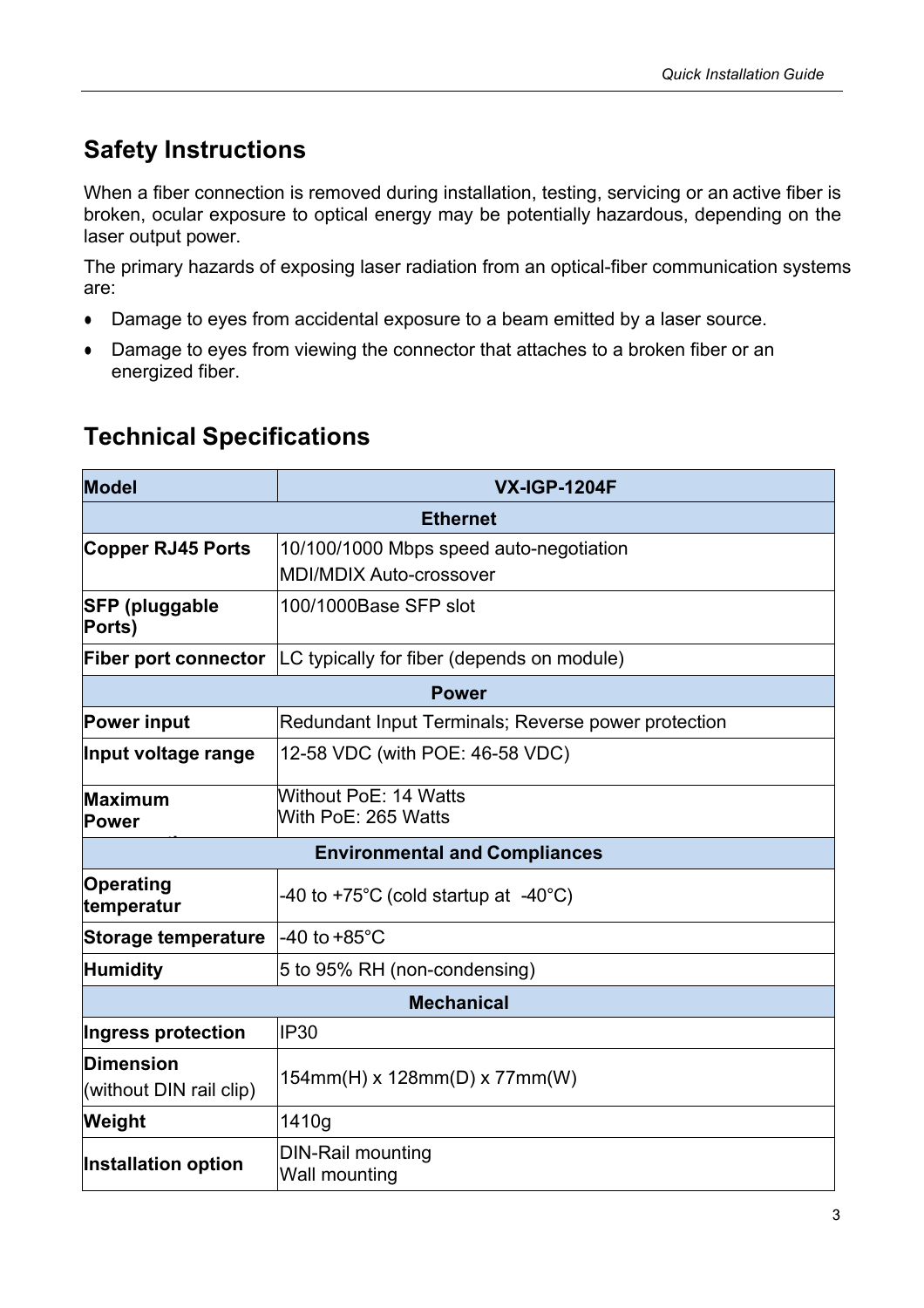REAR VIEW

#### **Appearance**



FRONT VIEW

SIDE VIEW

# **Faceplate**

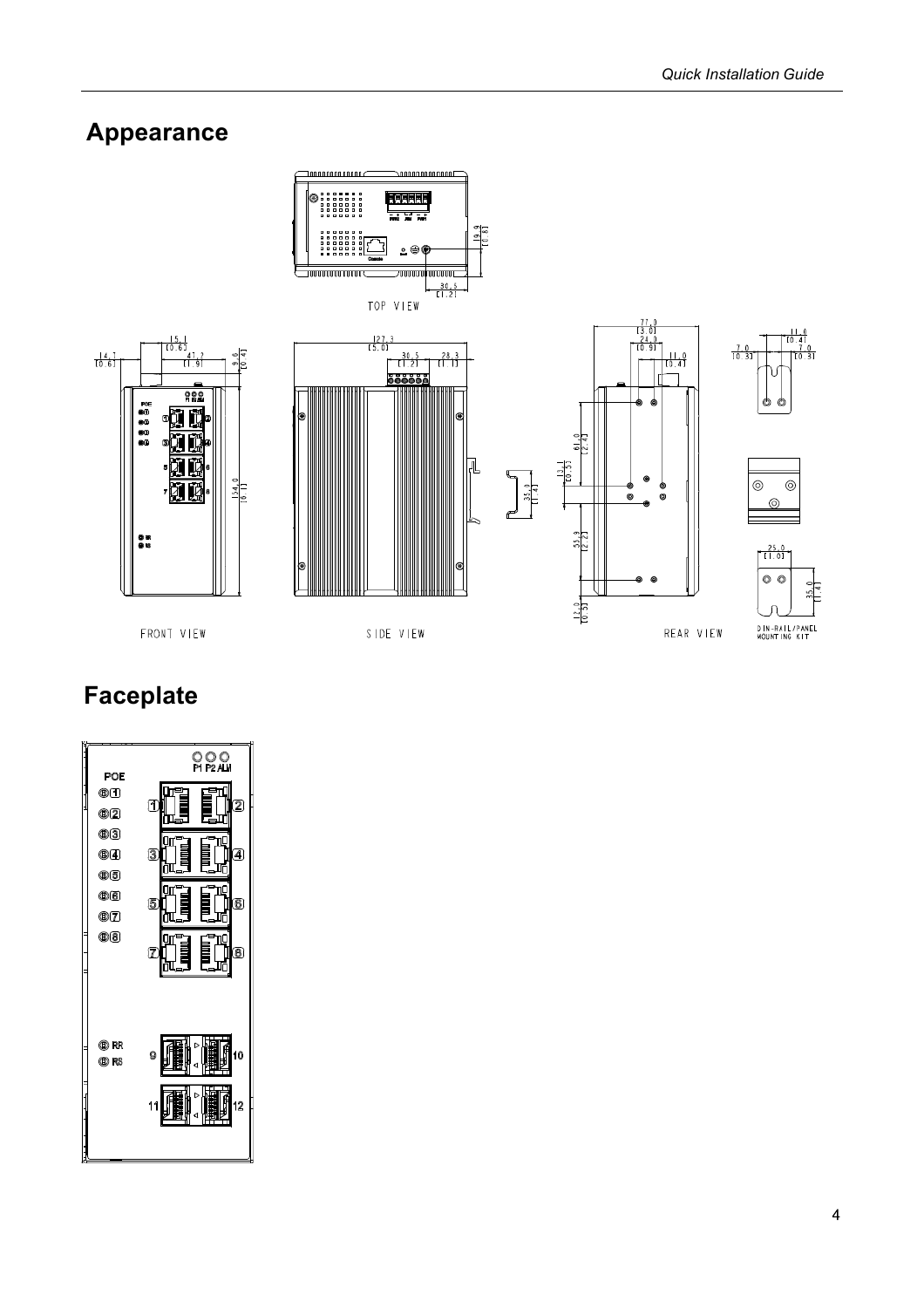# **DIN-Rail Mounting**

Mounting steps:

- 1. Screw the din-clip with screws in the accessory kit.
- 2. Hook the unit onto the din-rail.
- 3. Push the bottom of the unit towards the din-rail until it locks in place.



# **Wall Mounting**

Mounting steps:

1. Screw the wall-mount brackets with screws in the accessory kit.



The graph is for all series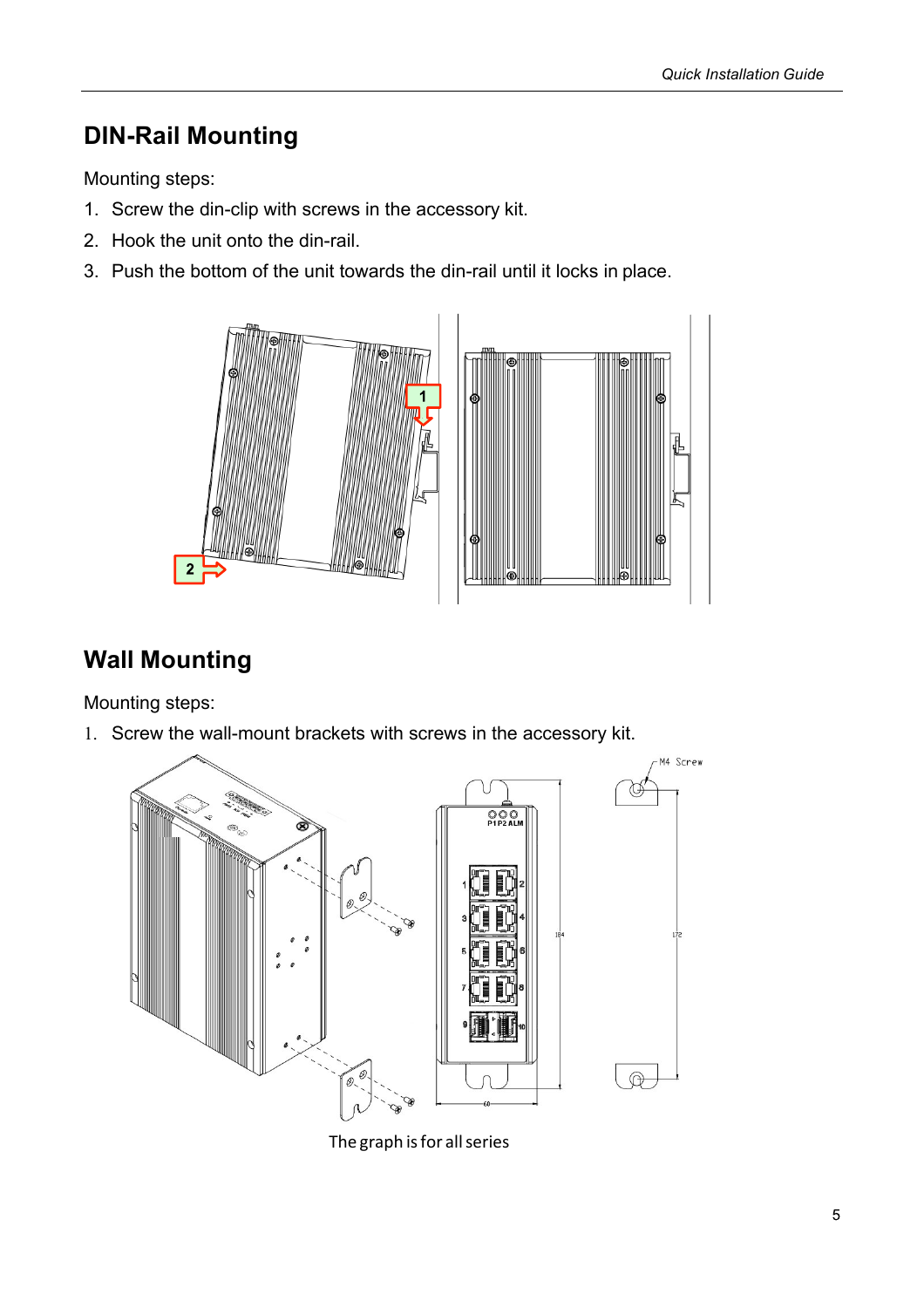#### **Ethernet Interface (RJ45 Ethernet)**

The switch provides two types of Ethernet interfaces: electrical (RJ45) and optical (SFP) interfaces.

Connecting the Ethernet interface via RJ45:

- To connect the switch to a PC, use straight-through or cross-over Ethernet cables,
- To connect the switch to an Ethernet device, use UTP (Unshielded Twisted Pair) or STP (Shielded Twisted Pair) Ethernet cables.

The pin assignment of RJ-45 connector is shown in the following figure and table.



| Pin | <b>Assignment</b> | <b>PoE</b><br><b>Assignment</b> |  |  |
|-----|-------------------|---------------------------------|--|--|
| 1,2 | $T/Rx+$ , $T/Rx-$ | Positive V <sub>Port</sub>      |  |  |
| 3,6 | $T/Rx+.T/Rx-$     | Negative V <sub>Port</sub>      |  |  |
| 4,5 | $T/Rx+$ , $T/Rx-$ | X                               |  |  |
| 7,8 | $T/Rx+$ , $T/Rx-$ | x                               |  |  |

#### **Ethernet Interface (Fiber, SFP)**

For both 100/1000 Mbps fiber speed connections, the SFP slots are available. The SFP slot accepts the fiber transceivers that typically have an LC connector.

The fiber transceivers have options of multimode, single mode, long-haul or specialapplication transceivers.

DANGER: Never attempt to view optical connectors that might be emitting laser energy.

Do not power up the laser product without connecting the laser to the optical fiber and putting the dust cover in position, as laser outputs will emit infrared laser light at this point.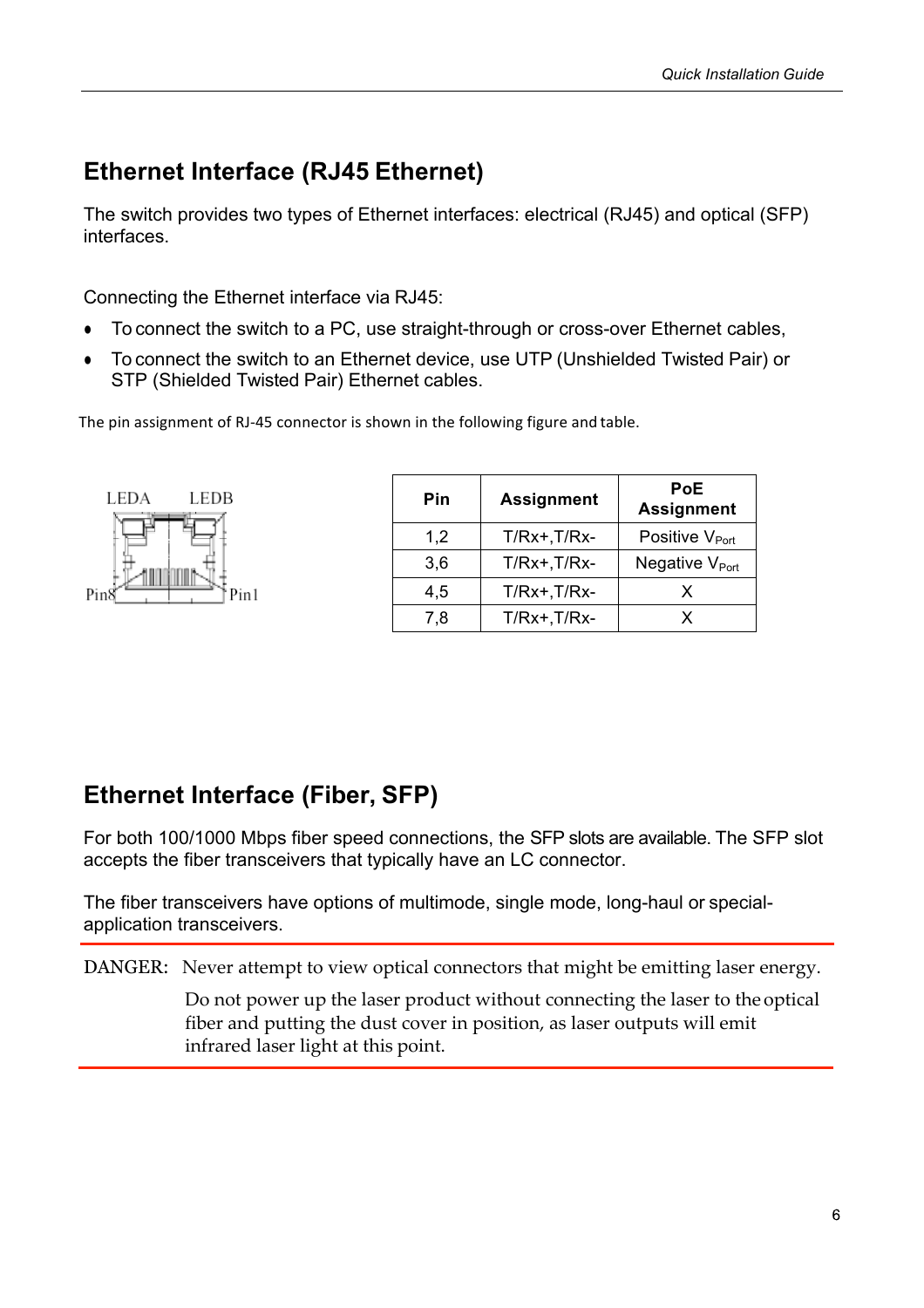#### **Connecting Power Terminal Block**

The switch can be powered from two power supplies (input range 12V – 58V). Insert the positive and negative wires into V+ and V- contacts on the terminal block respectively and tighten the wire-clamp screws to prevent the wires from being loosened.

Note: 1. The DC power should be connected to a well-fused power supply.

#### **VX-IGP-1204F**



### **Alarm Relay and Ground**

The alarm relay output contacts are in the middle of the DC terminal block connector as shown in the figure below.

The alarm relay out is "Normal Open", and it will be closed when detected any predefined failure such as power failures or Ethernet link failures.

The relay output with current carrying capacity of 0.5A @ 24 VDC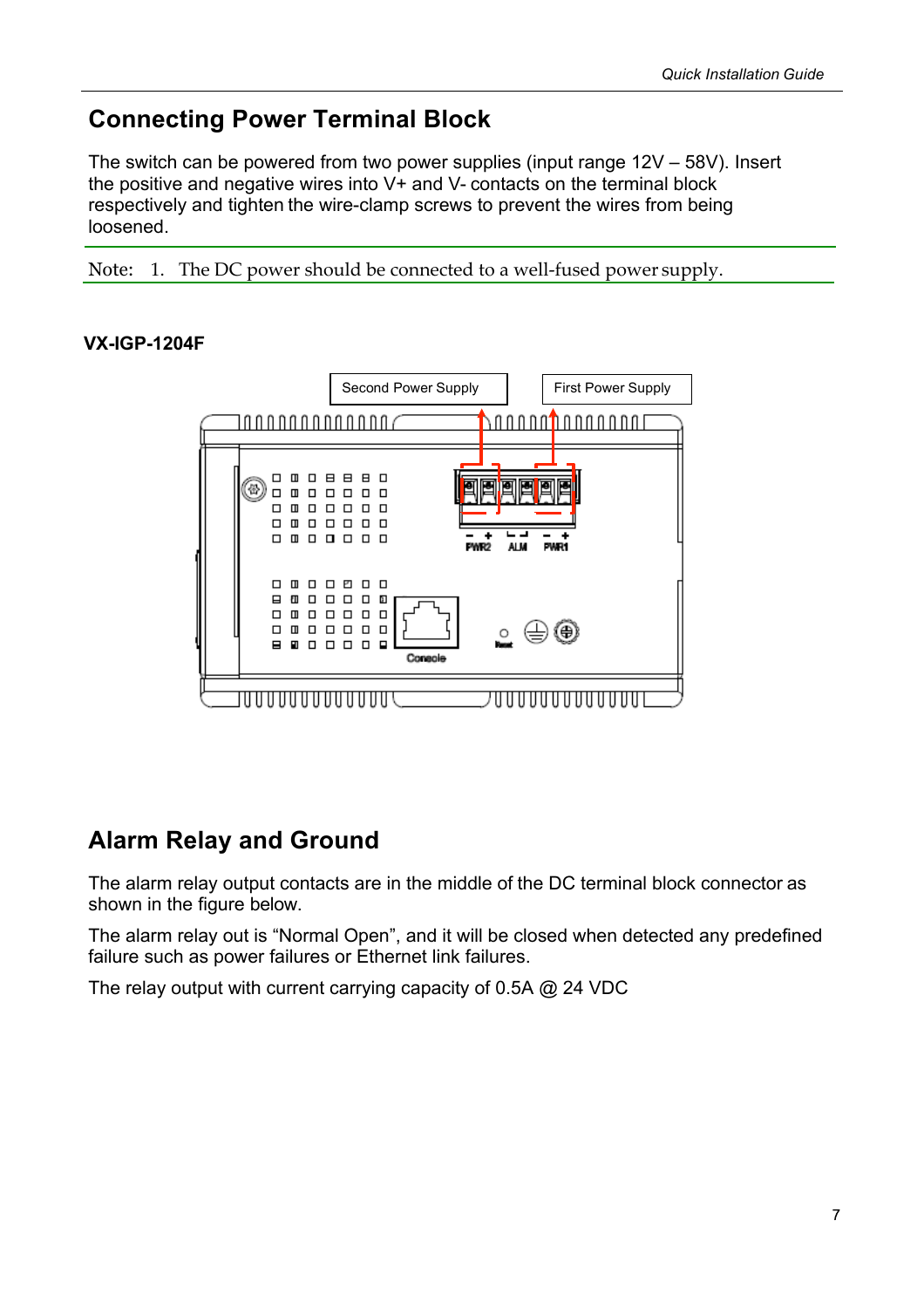

#### **Console Connection**

The Console port is for local management by using a terminal emulator or a computer with terminal emulation software.

- DB9 connector connect to computer COM port
- Baud rate: 115200bps
- 8 data bits, 1 stop bit
- None Priority
- None flow control

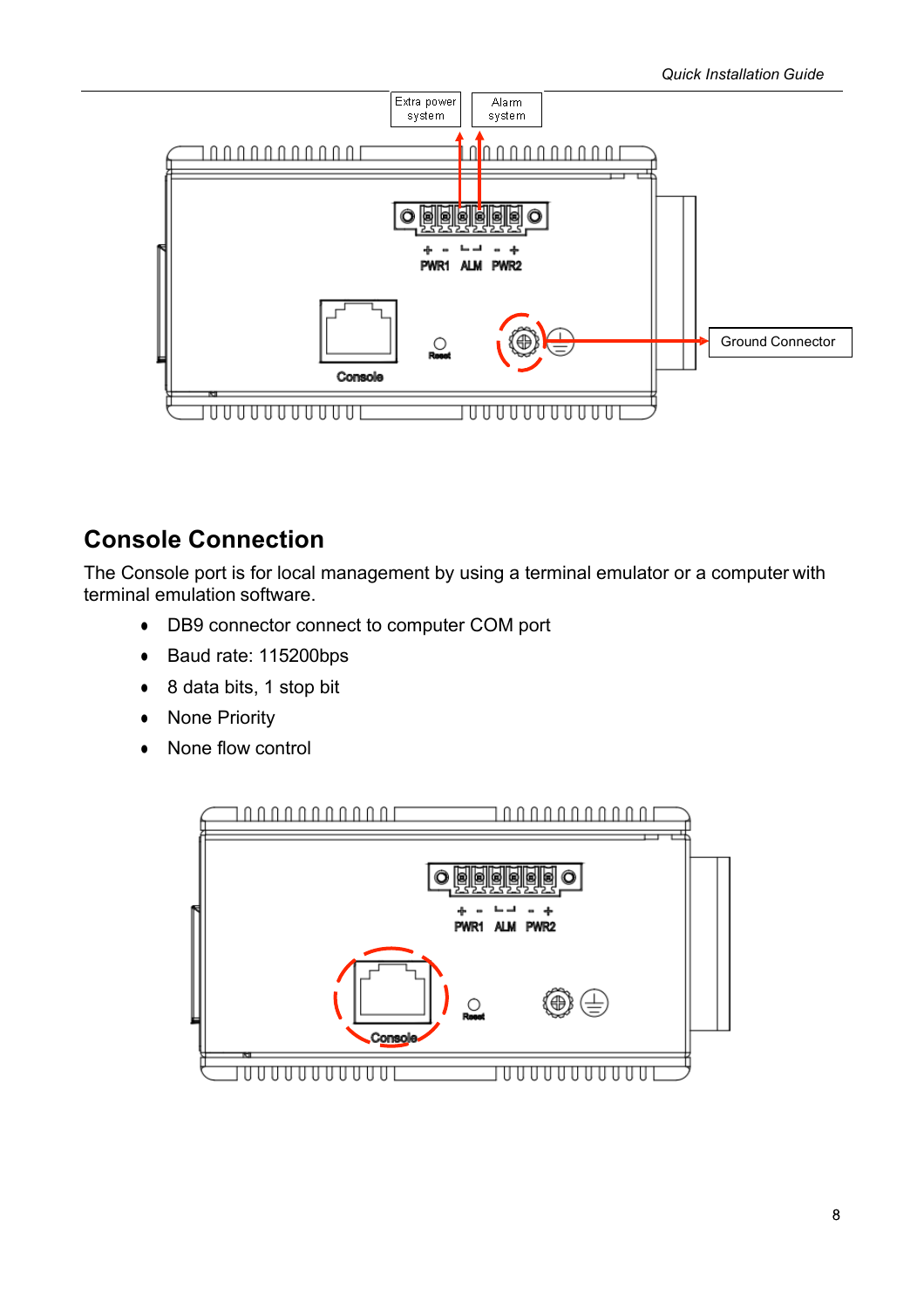To connect the host PC to the console port, a RJ45 (male) connector-to-RS232 DB9 (female) connector cable is required. The RJ45 connector of the cable is connected to the CID port of VX-IGP-1204F; the DB9 connector of the cable is connected to the PC COM port. The pin assignment of the console cable is shown below:



#### **Connect & Login to Managed Switch**

- 1. Connecting to the Ethernet port (RJ45 Ethernet port) of Managed Switch.
- 2. *Factory default IP: 192.0.2.1*
- 3. Login with default account and password. *Username: admin Password: (none)*

### **CLI Initialization & Configuration (Optional)**

- 1. Connecting to the Ethernet port(RJ45 Ethernet port) of Managed Switch
- 2. Key-in the command under Telnet: *telnet 192.0.2.1*
- 3. Login with default account and password. *Username: admin Password: (none)*
- 4. Change the IP with commands listed below:

CLI Command:

enable configure terminal interface vlan 1 ip address xxx.xxx.xxx.xxx xxx.xxx.xxx.xxx exit